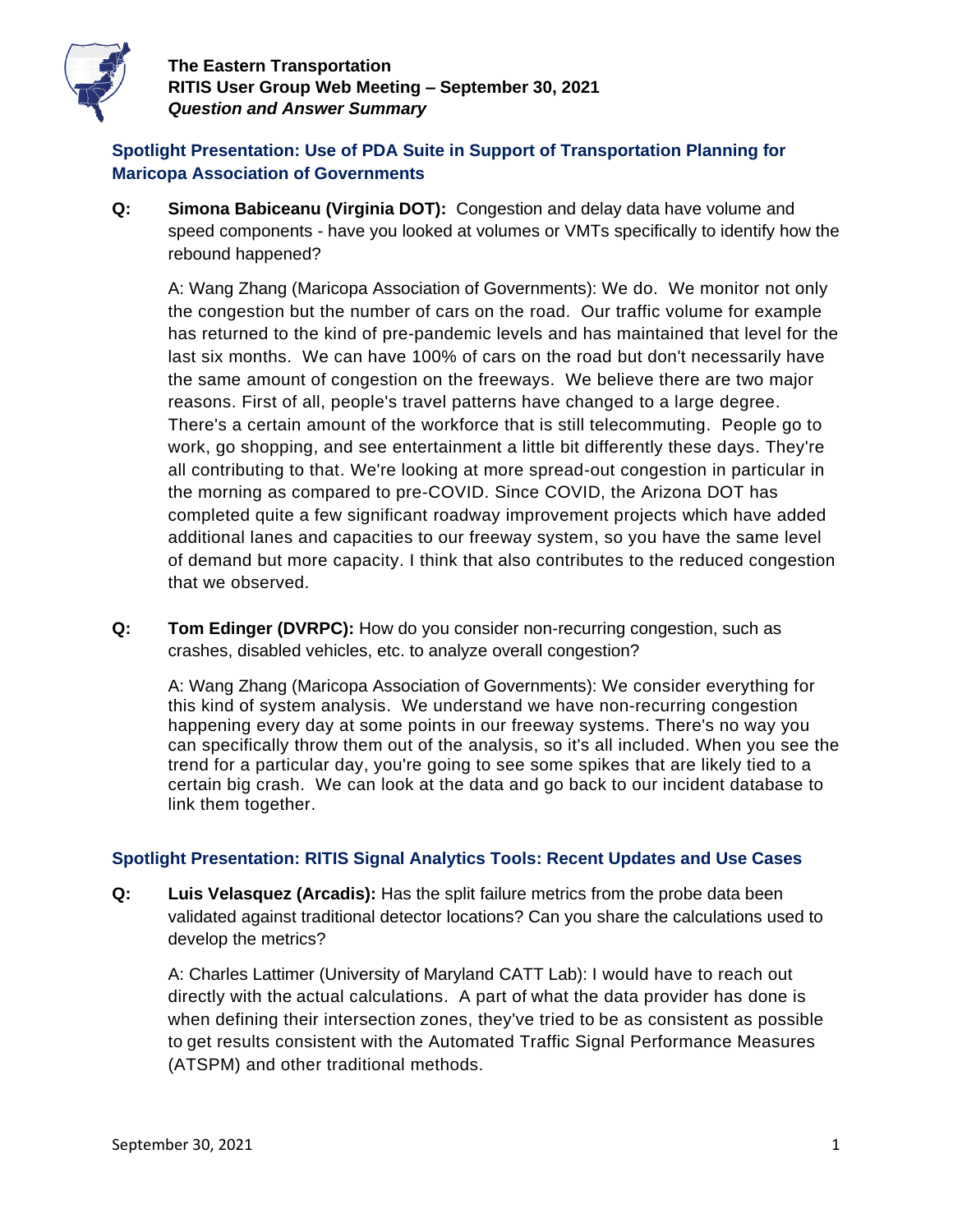

## **The Eastern Transportation RITIS User Group Web Meeting – September 30, 2021** *Question and Answer Summary*

**Q: Jason Simmons (South Jersey Transportation Planning Organization):** Are the INRIX signal analytics "extra" or are they available through a standard RITIS account?

A: Charles Lattimer (University of Maryland CATT Lab): Signal Analytics is a separate trajectory data set. It's not something that you would normally get through the standard RITIS PDA suite. It's a special kind of probe data that uses very highresolution pings.

For more information, you can contact me at [lattimer@umd.edu.](about:blank)

**Q: Tom Edinger (DVRPC):** Those intersection matrix tool plots look great! For case 2, it was unclear to me why the travel time remain unchanged, but the control delay significantly improved. I would have thought that if the delay improved, then travel time would have improved as well.

A: Charles Lattimer (University of Maryland CATT Lab): The travel times shown were travel times along the entire corridor. So, the delay improvements for this signal were washed out by the overall effects along the corridor (this was during mid-day). The average control delay improvements at this intersection were between 5 - 10 seconds.

**C: Andrew Ludasi (New Jersey DOT):** I'm logged in, but I can't find Signal Analytics.

A: Charles Lattimer (University of Maryland CATT Lab): Signal Analytics is a separate data set/tool. You can find it at [https://signals.ritis.org/](about:blank)

**Q: Jesse Buerk (DVRPC):** Is there any way to bring in multimodal considerations into the signal analytics tool. For example, if there's a pedestrian movement, is there's any way to factor those in, or is it only looking at the auto movements? Just curious especially in our region there are certain signals where if you're not looking at that whole picture, you're going to have a difficult time calibrating.

A: Charles Lattimer (University of Maryland CATT Lab): Currently, the focus we have is really on the probe data. You can always add more data. That's something that we can explore further as the tool is developed more.

Q: Jesse Buerk (DVRPC): Would that have to do more with a volume count or more information about the signal kind of phasing itself - whether there are pedestrian signals incorporated?

A: Charles Lattimer (University of Maryland CATT Lab): That would be one way to do it. We could incorporate some of the signal timing/phasing information and highresolution data into the platform. Another option may be to take a look at some location-based services and cell phone data.